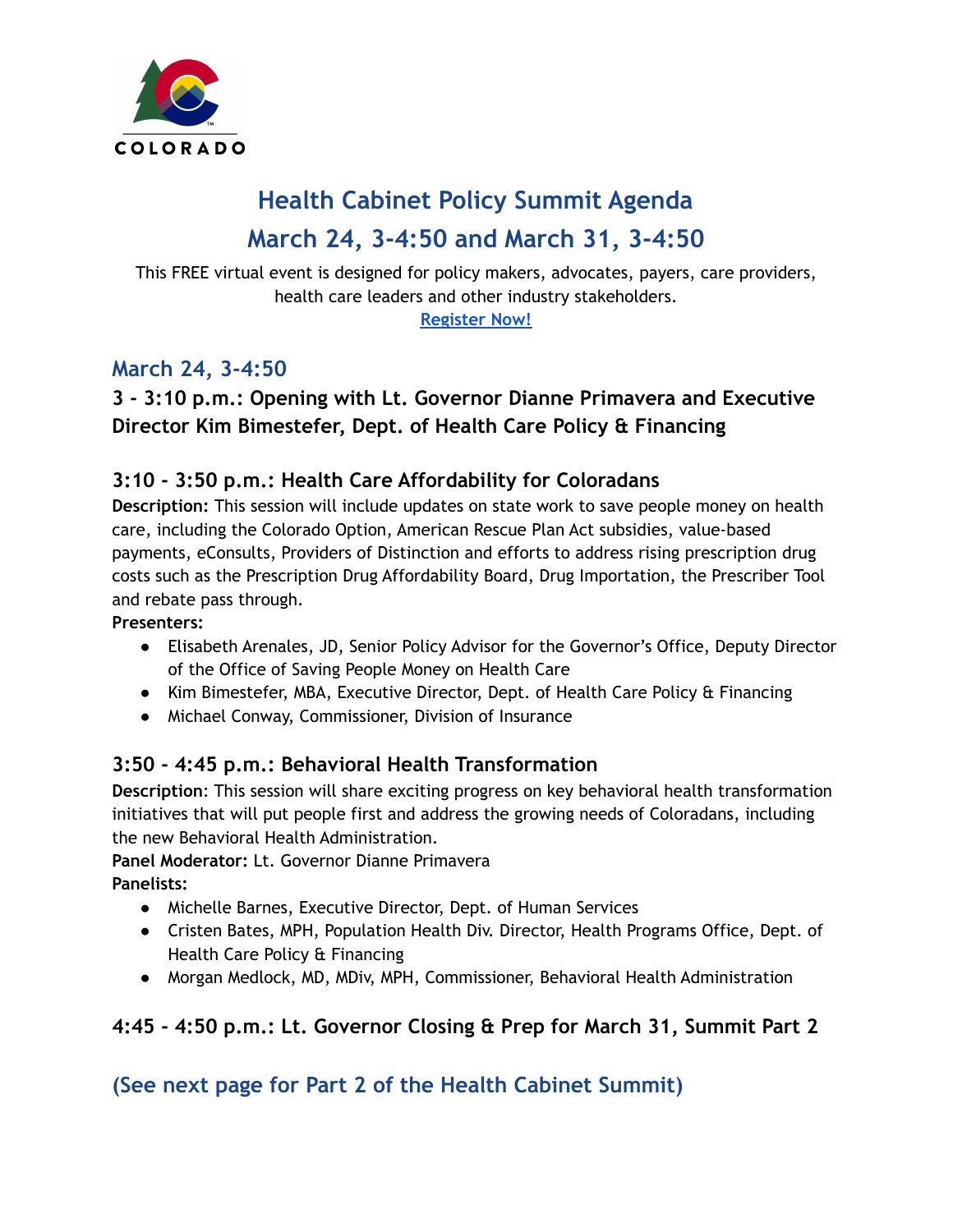

#### **March 31, 3-4:50**

## **3 - 3:05 p.m.: Opening with Lt. Governor Dianne Primavera and Executive Director Kim Bimestefer, Dept. of Health Care Policy & Financing**

#### **3:05 - 3:40 p.m.: Hospital Insights Report Findings**

**Description:** This session synthesizes emerging hospital payer mix, financial and community benefit insights with key findings from several legislative reports released in January 2022 and in August 2021. It further highlights policy considerations.

**Presenters**:

- Kim Bimestefer, MBA, Executive Director, Dept. of Health Care Policy & Financing
- Nancy Dolson, Special Financing Div. Director, Dept. of Health Care Policy & Financing

#### **3:40 - 4:15 p.m.: COVID-19 Pandemic to Endemic, Future Readiness**

**Description:** This session will provide an update on COVID-19, the state's evolution from COVID pandemic to endemic management, future pandemic readiness strategies, workforce considerations and more.

**Presenters:**

- Eric France, MD, Chief Medical Officer, Dept. of Public Health & Environment
- Jill Hunsaker Ryan, MPH, Executive Director, Dept. of Public Health & Environment

#### **4:15 - 4:45 p.m.: Keeping Coloradans Covered After the End of the Public Health Emergency**

**Description:** This session will share state strategies to keep Coloradans covered as we prepare for the end of the Public Health Emergency, which requires the eligibility re-determination of more than 550,000 Coloradans impacted by the Medicaid Continuous Coverage provision. **Presenters:**

- Kate Harris, Chief Deputy, Life and Health Policy, Division of Insurance
- Marivel Klueckman, Eligibility Div. DirectKimor, Dept. of Health Care Policy & Financing
- Rachel Reiter, Policy Communications & Administration Deputy Director, Dept. of Health Care Policy & Financing
- Nina Schwartz, Director of Policy and External Affairs, Connect for Health Colorado

## **4:45 - 4:50 p.m.: Closing Remarks, Lt. Governor Dianne Primavera and Executive Director Kim Bimestefer, Dept. of Health Care Policy & Financing**

Auxiliary aids and services for individuals with disabilities and language services for individuals whose first language is not English may be provided upon request. Please notify